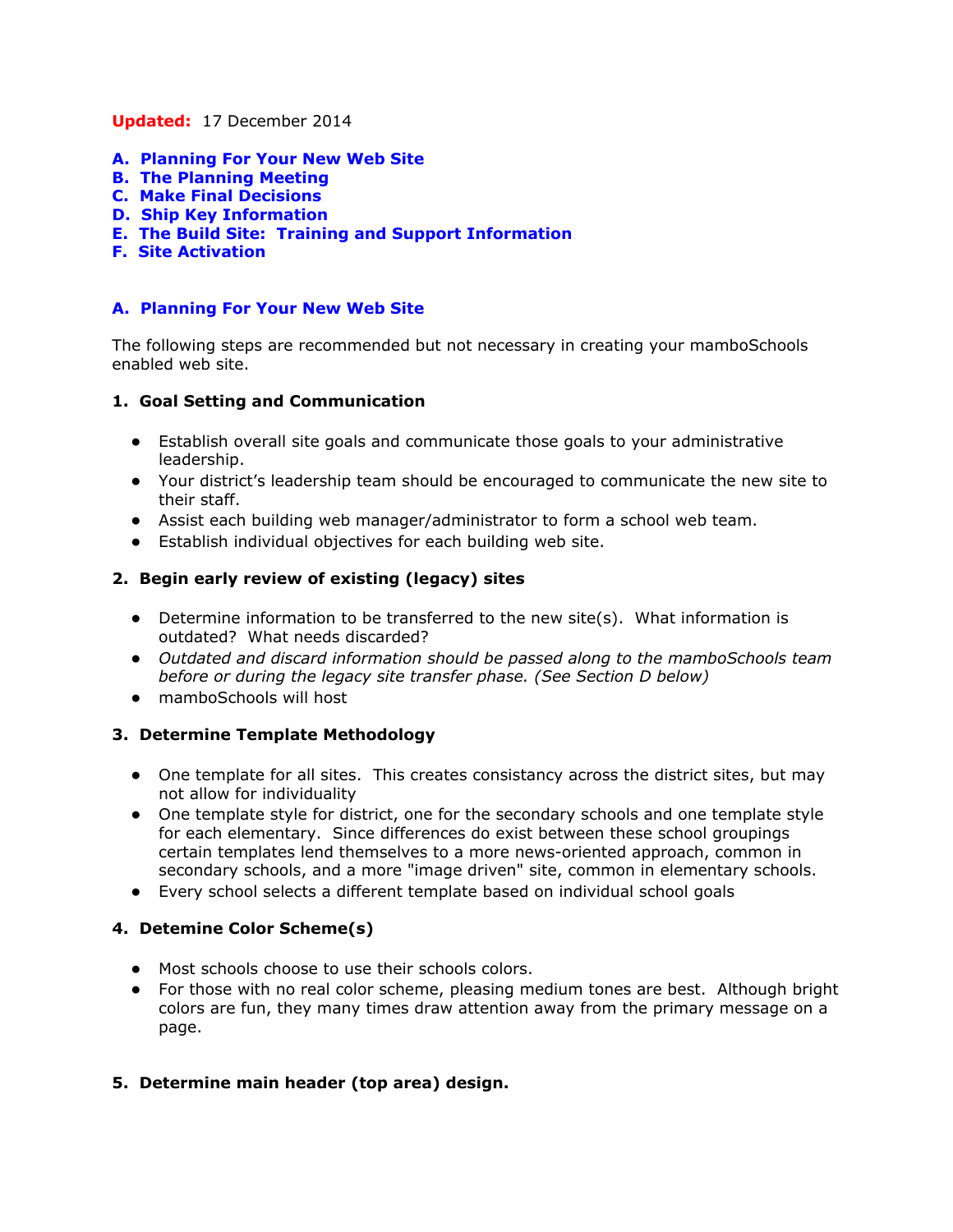A header is usually made up of the school name, address (maybe phone number), and a slogan or motto. Many times a logo or mascot is used within the header. A photo can also be added to the header area.

- Prepare the text you want on header
- Request any particular font for the lettering
- Prepare graphic images or photos

#### *Recommended Web Links Used for Images/Fonts*

- 1. Quality Photos/Illustrations: http://www.istockphoto.com Type in keywords within search area (i.e. Tiger Mascot). You can filter images for Illustrations only, etc. Also, we recommend you sort by most downloaded or popular. This gives you an idea of the images others like best.
- 2. Clip Art: http://www.clipart.com Type in keywords within search area.
- 3. Fonts (lettering style): http://www.myfonts.com Select the "Find Fonts" menu > Categories. Choose an appropriate category to view. You can type your school name into the "Sample Text" area.

### **B. The Planning Meeting**

- Welcome/Introduction
- Develop Project Timeline
- Overview of Typical School Web Site View demo site and live school sites.
- Discussion of Site Decisions (See Section C below)
- Verify current site information and demographics (colors, mascot/logo, contact, slogan, etc.) - Base information will already be available from your existing (legacy) site.
- Review template designs

#### **C. Make Site Decisions**

For each web site determine and/or verfiy:

- All sites in one (umbrella) or separate sites for each school?
- Main Color/Secondary Color(s)
- Domain Name
	- 1. New domain like: [www.westdalemiddleschool.org](http://www.westdaleschool.org/)
	- 2. Use of a subdomain like: westdale.avalon.k12.in.us OR ms.avalon.k12.in.us
- Tentative Site Navigation
- Main Demographic Information
	- 1. School/District Name
	- 2. School Address
	- 3. Phone Number
	- 4. Fax Number (Optional)
	- 5. Main Site Contact NOTE: This could be the Principal, Administrator, Headmaster, or Web Manager/Master
	- 6. Main Site eMail Address NOTE: This could be the Contact address or your Web Site "Catch-All" address (commonly named info@school\_name)
- Logo/Mascot
- Slogan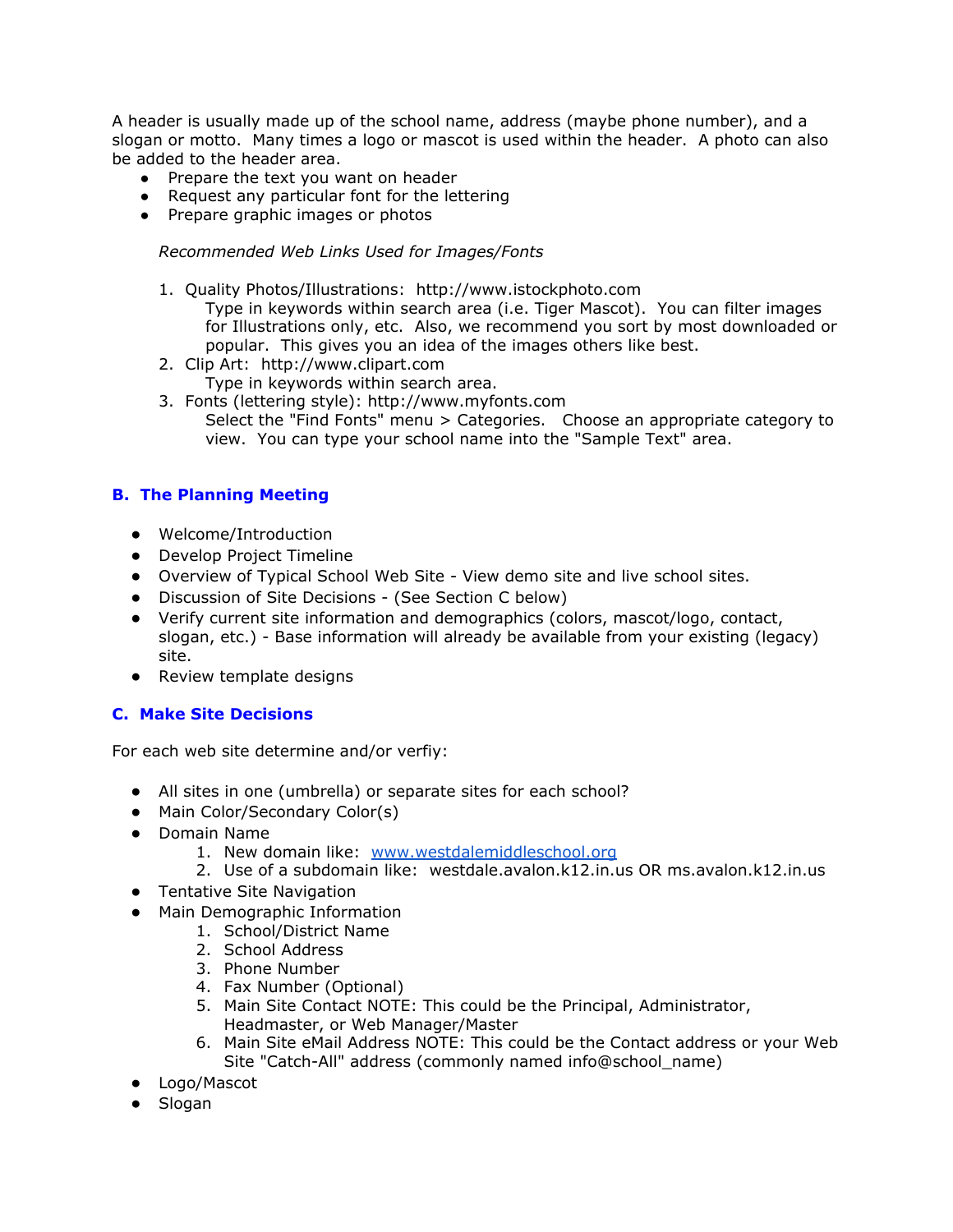- Header Design
- Transfer Information
- Contacts Admin Office, Certified, and Non-Certified Groups for the site are handled.
- Template. See [template](http://www5.mamboschools.com/planning/current-template-designs) choices.
- Timeline

#### **D. Shipping Key Information**

Our team typically spends 4-8 hours preparing each site. We offer you the ability to ship as much key information as you wish. Our team will do our best to include all information. The table below lists common information sent for the most popular components in our service. Please ship text items in a common word processing or PDF format.

NOTE: If transferring text data, images from a legacy site, please send only the required items.

#### **User Accounts**

| Web Managers and Teacher<br><b>Users</b> | Full Name<br>Username<br>eMail Address<br>Password | * Required for access.<br>Password can be generic for<br>all but recommend users be<br>given access to front end<br>account information. |
|------------------------------------------|----------------------------------------------------|------------------------------------------------------------------------------------------------------------------------------------------|
|                                          |                                                    | Please ship in CSV format.                                                                                                               |

#### **Front Page**

| Item                                  | Description or Notes                                                                                                                                                        | Required (*) |
|---------------------------------------|-----------------------------------------------------------------------------------------------------------------------------------------------------------------------------|--------------|
| School Name                           | Show abbreviation(s). You<br>may suggest a font.                                                                                                                            | $\ast$       |
| School Address/Contact<br>Information | Provide address, phone<br>number(s), fax number, main<br>contact name, main contact<br>eMail. Send all information<br>you desire.                                           | $\ast$       |
| Header Images/Graphics<br>(Logo)      | Logos should be in .eps<br>format. The team will resize<br>and crop photo. The header<br>area is usually thin. Select a<br>photo that has action in 1/3<br>or 1/4 of whole. |              |
| Main Menu Navigation Titles           | Our team will set standard<br>links for each secondary,<br>elementary, and district site.                                                                                   |              |
| Home Page Slideshow                   | Submit all opening images.<br>Our team will resize and crop<br>as necessary.                                                                                                |              |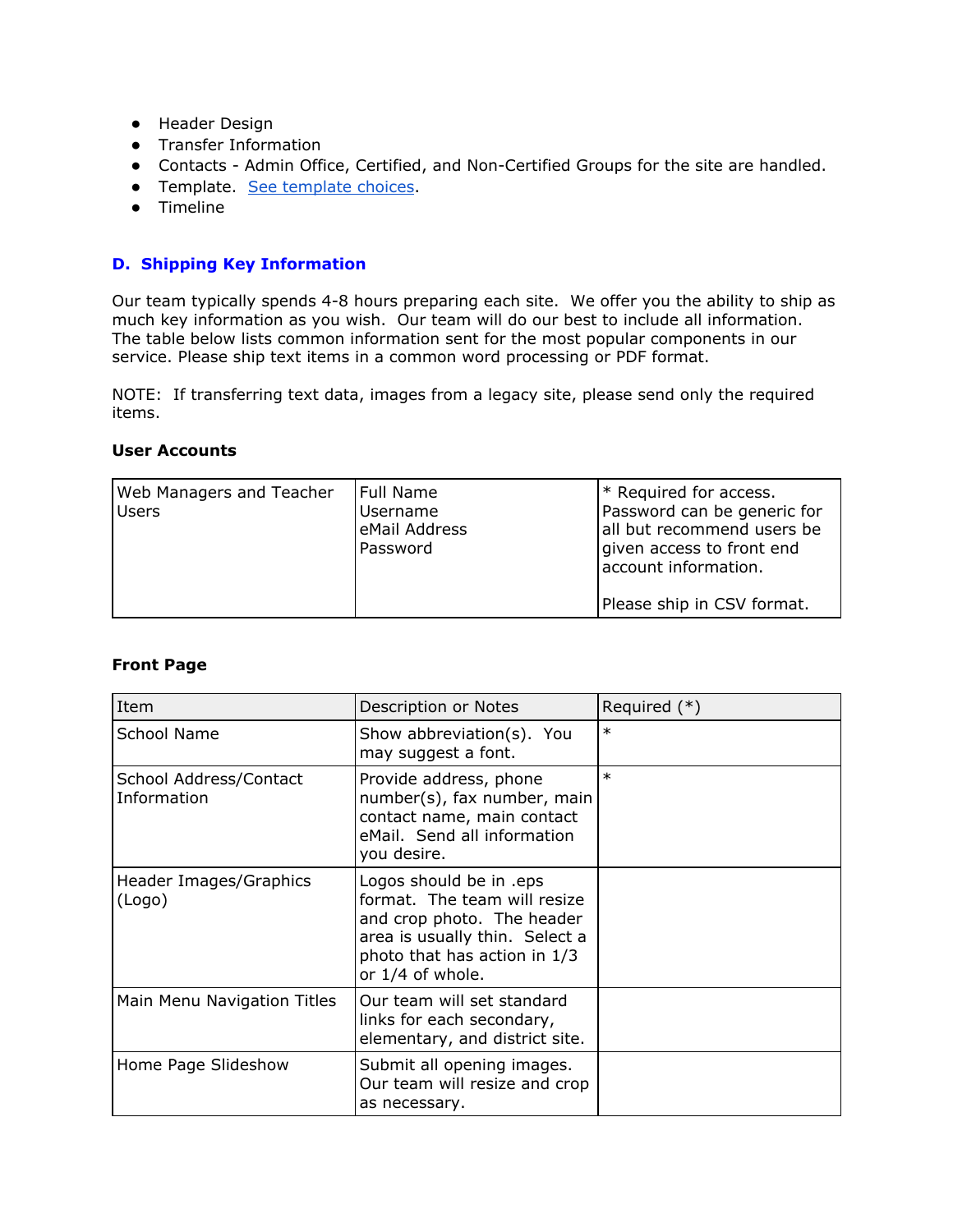| Home Page News Area              | Submit news items for the<br>front page. Typically, a<br>message from principal and<br>other timely articles. If more<br>than one item is sent, they<br>will be displayed in a blog or<br>tab styled format. |  |
|----------------------------------|--------------------------------------------------------------------------------------------------------------------------------------------------------------------------------------------------------------|--|
| Announcements/Billboard<br>Items | These are short news items.                                                                                                                                                                                  |  |

# **Document Library Component**

| Documents (typically PDF) | Submit all documents. Our<br>team will categorize/organize<br>documents. Final decisions<br>on the organization of area<br>can be made during/after |  |
|---------------------------|-----------------------------------------------------------------------------------------------------------------------------------------------------|--|
|                           | training.                                                                                                                                           |  |

# **Events Calendar Component**

| Events List | Submit a list of events with<br>date and other pertinent<br>information. | If you are using Google<br>Calendar and already have<br>calendars established our<br>integration tech will be<br>contacting you to assist in<br>Google Calendar setup. |
|-------------|--------------------------------------------------------------------------|------------------------------------------------------------------------------------------------------------------------------------------------------------------------|
|-------------|--------------------------------------------------------------------------|------------------------------------------------------------------------------------------------------------------------------------------------------------------------|

# **Contact Component**

| Administrative Office,<br>Non-Certified, Teachers and<br>Staff not having a web page<br>presence. | Contacts have only eMail<br>form and do not require site<br>account:<br>Full Name *<br>Position *<br>School Address (if different<br>from actual school address)<br>eMail Address * (if form is<br>desired)<br>School Phone/Ext.<br>School Fax<br>School Cell<br>External Web Site (i.e. a link<br>to a Weebly site)<br>Misc. Information/Bio<br>Photo | * Only main contact<br>information required. Please<br>send information in CSV<br>format if possible.<br>If sending photos, please<br>include the user's last name<br>inside the name of the file.<br>(i.e. brechbiel_d.jpg). As<br>long as the name exists we<br>can match the photo to the<br>contact page when it is<br>created. |
|---------------------------------------------------------------------------------------------------|--------------------------------------------------------------------------------------------------------------------------------------------------------------------------------------------------------------------------------------------------------------------------------------------------------------------------------------------------------|-------------------------------------------------------------------------------------------------------------------------------------------------------------------------------------------------------------------------------------------------------------------------------------------------------------------------------------|
|                                                                                                   |                                                                                                                                                                                                                                                                                                                                                        |                                                                                                                                                                                                                                                                                                                                     |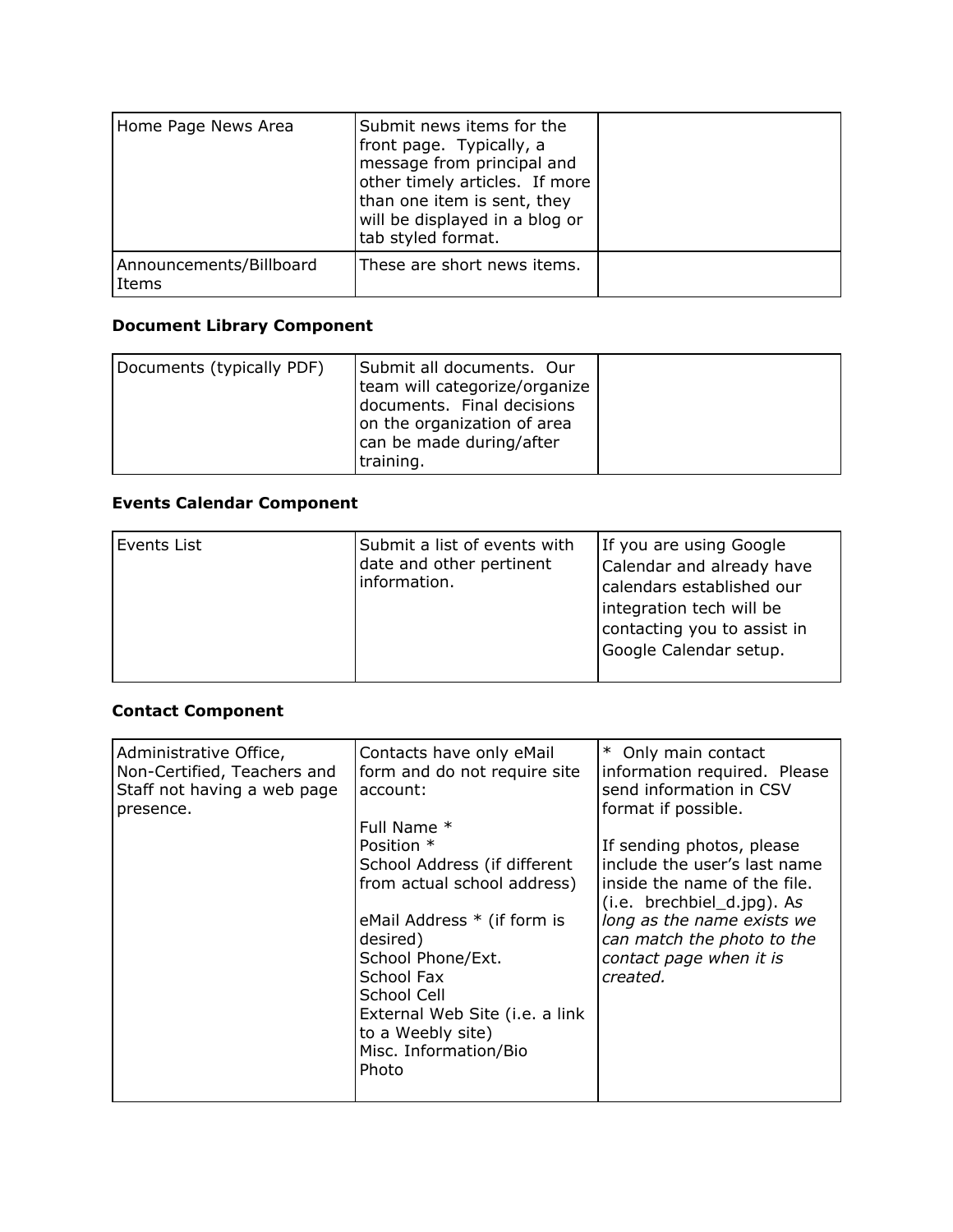### **teacherPlace Component (Teacher Web Page/Blog Builder)**

| <b>Teacher Listing</b> | At minimum, we require the<br>teacher's full name, a<br>username, a password, and<br>eMail (See User Account<br>above). You may also send:<br>Title (Mr., Mrs., etc)<br><b>First Name</b><br>Last Name<br>Display Name (Mr. Cooper,<br>etc)<br>Room Number<br>Phone Number or Extension<br>External Website (like a<br>Moodle site)<br><b>Twitter ID</b><br><b>Twitter Password</b><br><b>Short URL</b><br>(http://mamboschools.com/o<br>netech, etc)<br>We could also use the<br>following, but only if we get<br>another list for the positions<br>(and schools if multiple<br>schools are on one site):<br>Position 1 (See below)<br>Position 2 (See below)<br>School | Please send information in<br>CSV format if possible.<br>Twitter username and<br>password are required if you<br>want the mamboSchools staff<br>to set up teacherPlace twitter<br>area. We will need to access<br>the 'Twitter Timeline' area of<br>their account to gain access<br>to the code. |
|------------------------|--------------------------------------------------------------------------------------------------------------------------------------------------------------------------------------------------------------------------------------------------------------------------------------------------------------------------------------------------------------------------------------------------------------------------------------------------------------------------------------------------------------------------------------------------------------------------------------------------------------------------------------------------------------------------|--------------------------------------------------------------------------------------------------------------------------------------------------------------------------------------------------------------------------------------------------------------------------------------------------|
| <b>Position List</b>   | A list of positions within each<br>school (i.e. First Grade<br>Teacher, English Teacher,<br>Math Department)                                                                                                                                                                                                                                                                                                                                                                                                                                                                                                                                                             |                                                                                                                                                                                                                                                                                                  |

# **Other Web Pages/News Items**

We will accept other internal web page text and transfer the text into pages and tie each to the main menu.

#### **E. The Build Site: Training and Support Information**

Web site will be turned over to district web team usually one-two weeks prior to training. Site should be reviewed by district web team to begin a punch-list detailing major/minor changes to the site. mamboSchools will adjust major items before training.

The training day is seven hours with an hour for lunch. 85% of the day is spent with hands-on learning. Access to desktops/laptops and internet is required. Training Summary: